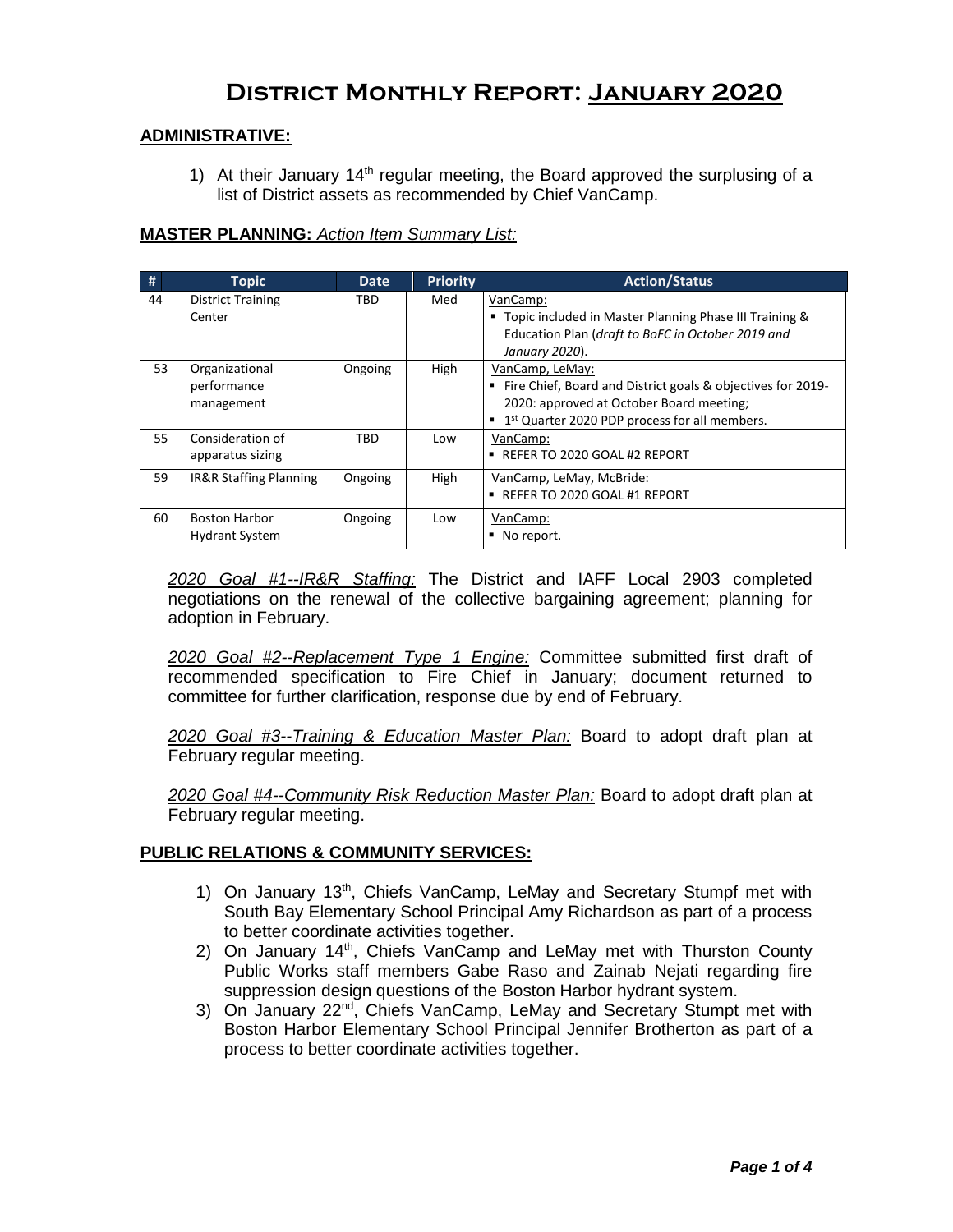**EMERGENCY RESPONSE:** Total of 95 calls to date; 88 for 2008-19 average; *(see attached Monthly Call Summary Report* **Appendix 1***):*

1) **Type of responses** for the month of January:

|                | <b>Fire</b> | ALS. | <b>BLS</b> | <b>Pub Svc</b> | <b>False</b> | Total |
|----------------|-------------|------|------------|----------------|--------------|-------|
| 2020 In FD8    |             | 15   | 51         | 15             |              | 85    |
| 2020 Total     |             | 16   | 56         | 16             |              | 95    |
| 2019 (Total)   |             | 78   | (Tot EMS)  | 11             |              | 100   |
| Average NOTE 1 |             | 66   | (Tot EMS)  | 13             |              | 88    |

2) **Average number of responders**-per-incident for January:

|      | Total' | <b>Daytime</b> | Night | Weekend |
|------|--------|----------------|-------|---------|
| 2020 | 4.0    | J.,            |       | 4.J     |
| 2019 | 3.6    |                |       | 3.8     |

3) **Performance measures** to *Target Levels of Service*\* for the month/year:

| <b>Response</b> |       | <b>EMS</b>  |            |       | <b>Fire</b> |            |
|-----------------|-------|-------------|------------|-------|-------------|------------|
| Zone            | Total | <b>Meet</b> | <b>Pct</b> | Total | <b>Meet</b> | <b>Pct</b> |
| Station 8-1     | 41    | 32          | 78%        |       |             | 0%         |
| Station 8-2     |       | 0           | 0%         |       |             | 0%         |
| Station 8-3     | 16    | 11          | 69%        |       |             | 100%       |
|                 |       |             |            |       |             |            |

| Average          |       | <b>EMS</b>  |     |       | <b>Fire</b> |            |
|------------------|-------|-------------|-----|-------|-------------|------------|
|                  | Total | <b>Meet</b> | Pct | Total | <b>Meet</b> | <b>Pct</b> |
| Avg 2020 To Date | 60.0  | 43.0        | 72% | 2.0   | 2.0         | 100%       |
| Avg 2019         | 66.8  | 38.6        | 60% | 1.5   | 1.8         | 70%        |
| Avg 08-19 NOTE 2 | 54.0  | 34.4        | 64% | 3.5   | 2.4         | 70%        |

*\*KEY: EMS targets: minimum 2 responders on scene within 8 minutes Fire targets: minimum 4 responders on scene within 10 minutes Does not include false alarms, service calls, mutual aid outside District NOTE 1:Combination of pre-merger FD7 and FD8, for December 2008-2019 (average) NOTE 2: Combination of pre-merger FD7 and FD8, average for 2008-2019*

## 4) **Delayed responses** for the month of January:

| FD <sub>8</sub> | <b>Date</b> | <b>Sta</b> | <b>Time</b> | R/T   | <b>Incident Type</b>       | <b>Comments</b>                                      | <b>Shift</b> |
|-----------------|-------------|------------|-------------|-------|----------------------------|------------------------------------------------------|--------------|
| 001             | 1 Jan 20    | 81E        | 03:22       | 11.41 | <b>BLS Abdom Pain</b>      | Travel time from Sta 8-1, non-emergency              | 8            |
| 003             | 2 Jan 20    | 82B        | 15:45       | 9.31  | ALS Diabtetic Prob         | Travel time from Sta 8-1                             |              |
| 005             | 3 Jan 20    | 83G        | 03:46       | 11.29 | <b>BLS Fall</b>            | Travel time from Sta 8-3                             |              |
| 006             | 3 Jan 20    | 83G        | 07:50       | 9.24  | <b>BLS Sick Person</b>     | Travel time from Sta 8-3                             |              |
| 025             | 7 Jan 20    | 83A        | 20:15       | 9.05  | <b>BLS Bleeding</b>        | Communications problems with caller                  | 6            |
| 026             | 9 Jan 20    | 83G        | 13:48       | 9.05  | <b>BLS Fall</b>            | Travel time from Sta 8-3                             |              |
| 033             | 10 Jan 20   | 81B        | 20:59       | 9.37  | <b>BLSY Patient Assist</b> | Travel time from Sta 8-1                             | 9            |
| 035             | 11 Jan 20   | 81B        | 00:11       | 10.24 | <b>BLS Back Pain</b>       | Travel time from Sta 8-1, non-emergency              | 9            |
| 064             | 19 Jan 20   | 83G        | 16:12       | 14.07 | <b>BLS Fall</b>            | Travel time from Sta 8-3                             | 9            |
| 081             | 25 Jan 20   | 81F        | 25:09       | 15.23 | <b>BLS Service Call</b>    | Travel time from Sta 8-1, non-emergency              | 5            |
| 087             | 28 Jan 20   | 81L        | 23:09       | 11.45 | <b>BLS Pain</b>            | Travel time from Sta 8-1                             | 9            |
| 092             | 30 Jan 20   | 82A        | 21:05       | 9.12  | ALS Diabtetic Prob         | Travel time from Sta 8-1                             | 2            |
| 095             | 31 Jan 20   | 81F        | 11:27       | 9.49  | <b>ALS Welfare Check</b>   | Travel time from Sta 8-1, non-emergency; ALS upgrade |              |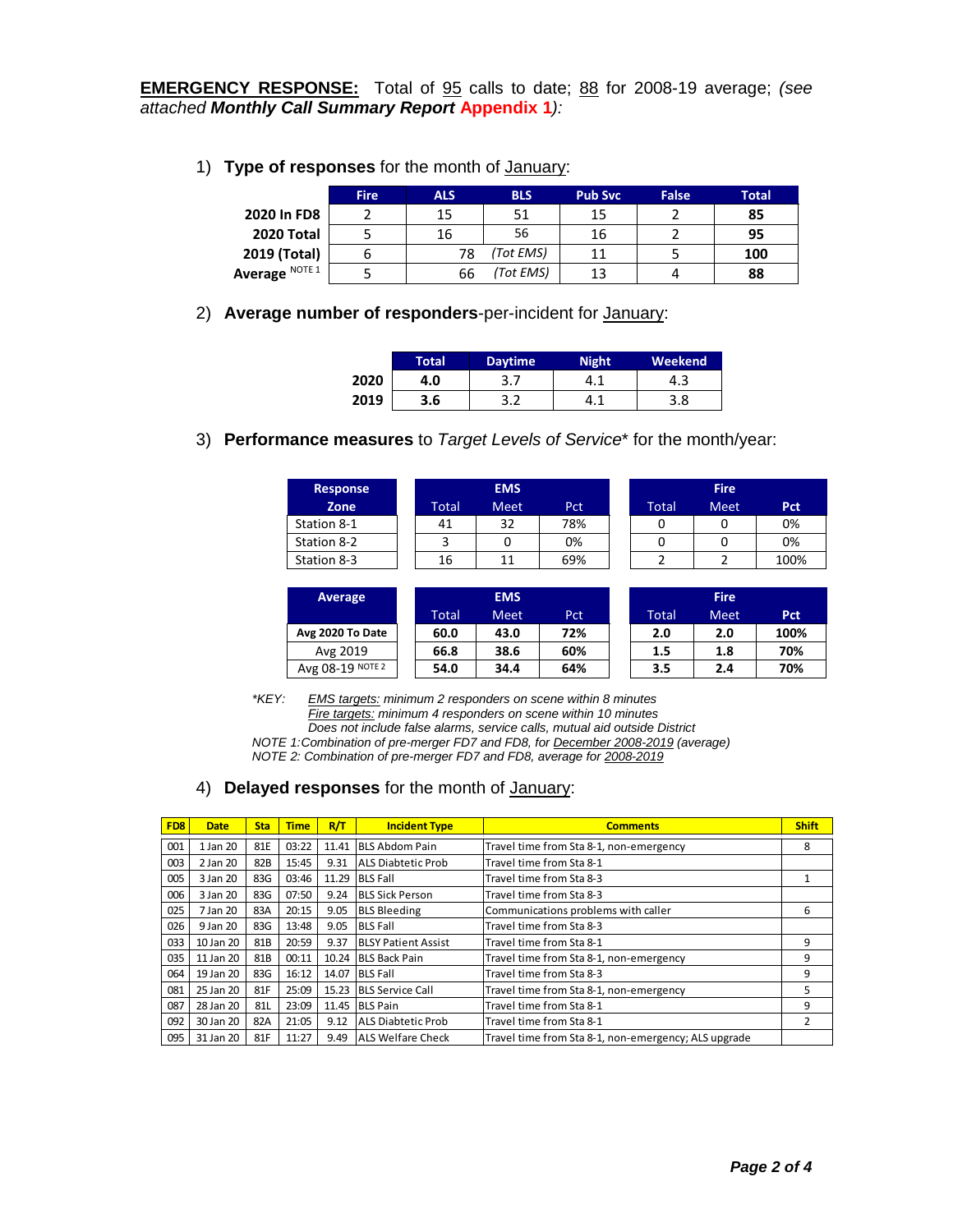## **IR&R STAFFING LEVELS:** Staffing levels for January:

|                    | <b>Staffing Targets by Position:</b>            | <b>Station 8-1</b> | <b>Station 8-3</b> | <b>Note</b> |
|--------------------|-------------------------------------------------|--------------------|--------------------|-------------|
|                    | <b>Battalion Chief:</b>                         | 13%                | A                  |             |
| Day-shift          | Engine/EMS Company:                             | 100%               | 96%                | B           |
|                    | <b>Station Staffed:</b>                         | 100%               | 96%                |             |
|                    | <b>Battalion Chief:</b>                         | 54%                |                    |             |
|                    | Company Officer:                                | 95%                | 67%                | B           |
| Night &<br>Weekend | Engine Company:                                 | 100%               | 67%                | B,C         |
|                    | <b>EMS Company:</b>                             | 100%               | 97%                | D           |
|                    | <b>Operations Support (Tenders)</b>             | 90%                | E                  |             |
| <b>Total</b>       | <b>Summary of Staffing Level for the Month:</b> | <b>100%</b>        | 97%                | D           |

*Notes:*

- *A) Includes weekday holidays when BC not staffed;*
- *B) Includes BC assigned as Company Officer if needed;*
- *C) May be cross-trained/certified staff (e.g. Firefighter-EMT);*
- *D) Includes minimum target staffing of Aid Unit 83 at Station 8-3; and*
- *E) Operations Support Program staff for on-call for Driver-Operator & Tender response.*

**Volunteer Staffing:** status for the current month: see **Appendix 2**.

## **PERSONNEL MANAGEMENT, SAFETY& TRAINING:**

#### 1) Current Training Topics:

- SCBA donning;
- **Quarterly AED/CPR refresher;**<br>Standard fire suppression evol
- Standard fire suppression evolutions drill;
- **Ballistic vest initial introduction and overview;**
- **Fireground ladders; and**
- **Safety Committee Minutes review and District Safety Officer response review.**
- OTHER: fentanyl hazards, NIST & UL fire industry studies, firefighter "MAYDAY" procedures, ventilation training and "Blue Card" command refresher.

#### 2) Medic-One OTEP:

- **Medical assessment: syncope;**
- **Workplace stress;**
- The role of research in EMS;
- **Supraglottic airway;**
- **Medical triage; and**
- Sudden cardiac death.
- 3) Leadership:
	- **1** 1<sup>st</sup> Quarter: all officers completion of PDPs;
	- **Operations Team meeting held January 9th.**
- 4) Other:
	- On January  $27<sup>th</sup>$ , the Board was provided overall orientation training on District strategic initiatives, policy management and labor relations. This was focused on the two new members, Pam Long and Doug Kilpatrick, but also served as an excellent "tune-up" for the existing Board members.
	- Chief VanCamp attended the annual Thurston County Emergency Management Training & Exercise Planning Workshop held at the Emergency Communications Center on Tilley Rd. A three-year training plan was developed.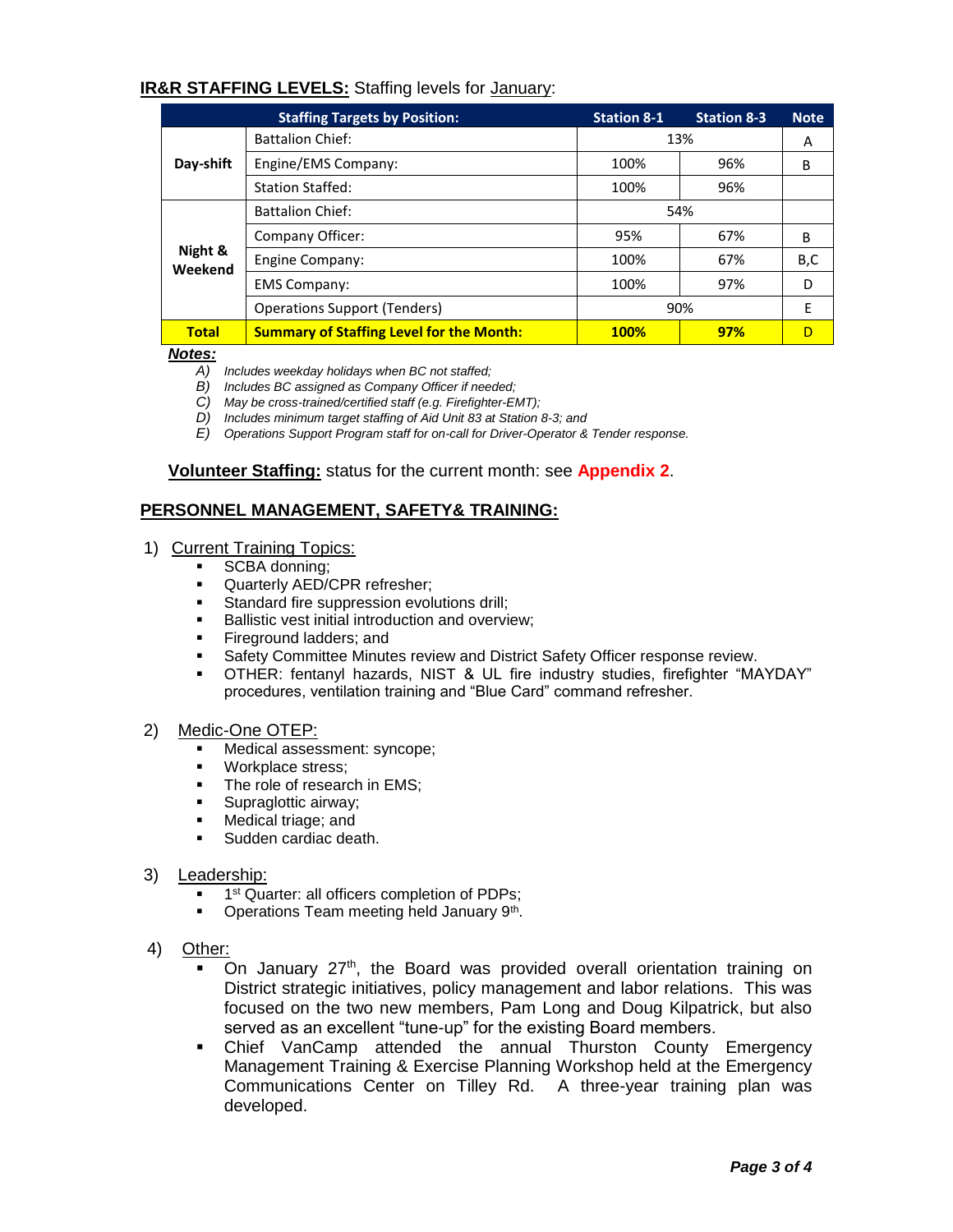## **PERSONNEL MANAGEMENT, RELATIONS:**

- 1) On January 9<sup>th</sup>, the District and IAFF Local 2903 representatives held a mediated session on the terms of the collective bargaining agreement; a tentative agreement was reached at that time.
- 2) New recruit orientation activities were hosted at Station 8-1 on January 23rd.

## **EQUIPMENT & FACILITIES:**

- 1) Apparatus & Equipment:
- a. AU-81 had its side-door insignias replaced with more properly sized ones (as per the original specifications). The unit also had its wireless modem installed to allow for the mobile data terminal.
- b. Battalion 82 had its driver-seat and some electrical items repaired during the month.
- c. Tenders 81 and 82 received preventative maintenance during the month; all three firestations had tenders in service during most of the month.
- d. Engine 81 will receive warranty work on the cab heater problems; Lt Osborne has been working with Hughes Fire Equipment on the issue. The rig also received new rear tires, power steering pump and windshield repairs.
- e. Engine 82 had some oil leak repairs made during the month. Likewise, Engine 83 is still undergoing some re-occuring maintenance issues, and will see some shop time in the near future.
- 2) Facilities:
- a. Lt Hall worked on comparing prices and service details for suppliers of propane for heating during the month; Acme Fuel was selected as the new service provider.
- b. The electronic lock on the apparatus bay door at Station 8-1 had some problems during the month; Lt Osborne is working on mitigation of the problem.

**FINANCIAL:** *(see also Budget Reports provided by the District Secretary).*

| Cash<br><b>Balance</b> | <b>Fund 6680</b><br><b>Operations</b> | <b>Note</b> | <b>Fund 6681</b><br><b>CR&amp;R</b> | <b>Note</b> | <b>Fund 6683</b><br><b>Reserve</b> | <b>Note</b> | <b>Fund 6685</b><br><b>Cap Fac Proj</b> | <b>Note</b> |
|------------------------|---------------------------------------|-------------|-------------------------------------|-------------|------------------------------------|-------------|-----------------------------------------|-------------|
| Beg.                   | \$1,115,005                           |             | \$1,966,988                         |             | \$1,275,688                        |             | \$1,574,542                             |             |
| 1 Jan 19               |                                       |             |                                     |             |                                    |             |                                         |             |
| Current                | \$822,937                             | 1,3         | \$1,772,140                         | 1,3         | \$1,277,306                        | 1,3         | \$1,576,700                             | 1,3         |
| <b>Balance</b>         |                                       |             |                                     |             |                                    |             |                                         |             |
| <b>Budget</b>          | \$899,613                             | 2,3,4       | \$828,641                           | 2,3,4       | \$1,293,900                        | 2,3         | \$1,562,000                             | 2,3         |
| <b>End Bal</b>         |                                       |             |                                     |             |                                    |             |                                         |             |

*Notes:*

- 1: As of 1 January 2020.
- 2: Estimates based upon preliminary tax revenue calculations & fully accounted expensed for remaining budget year.
- 3: Interest rates for current period:
	- LGIP Pool: 1.74 %
	- TCIP Pool: 1.81 %.
- 4: Includes transfer of \$275,000 from Fund 6680 to Fund 6681 (November 2020).

**Operating Cash Flow:** projected for the year: see **Appendix 3**.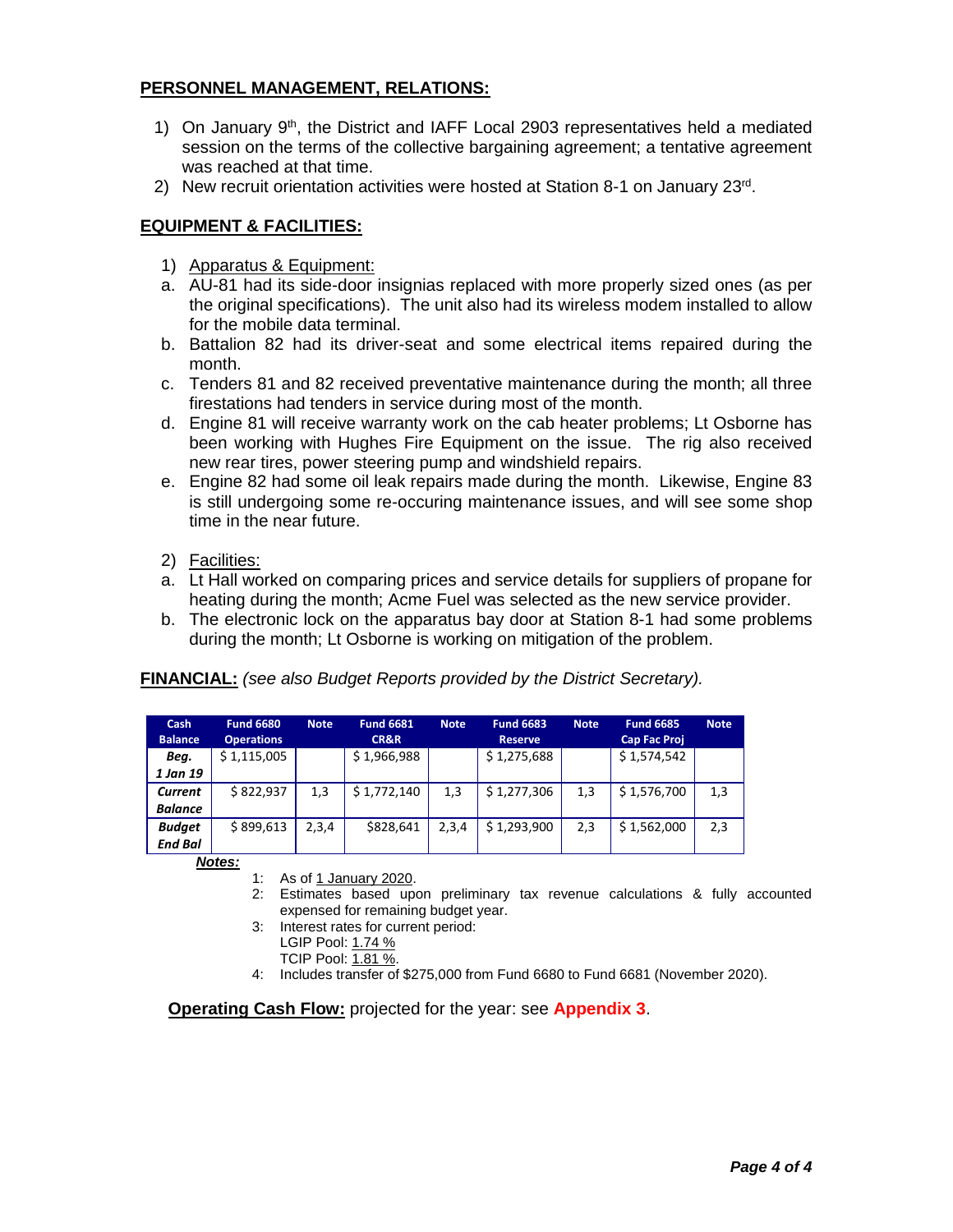#### **Appendix 1- Monthly Response Record**

| $Inc$ #    | <b>Date</b>            | <b>Sta</b><br><b>Zone</b> | Grid            | <b>Location</b>                        | <b>Alarm</b><br><b>Time</b> | <b>Resp</b><br><b>Time</b> | <b>Type</b>                          | <b>Resp</b>    | <b>Shift</b><br># |
|------------|------------------------|---------------------------|-----------------|----------------------------------------|-----------------------------|----------------------------|--------------------------------------|----------------|-------------------|
| 001        | 1 Jan 20               | 81E                       | H <sub>20</sub> | 3807 Owl Ln NE                         | 03:22                       | 11.41                      | <b>BLS Abdom Pain</b>                | 5              | 8                 |
| 002        | 1 Jan 20               | 84A                       | F16             | Boston Harbor @ Woodard Bay Rd NE      | 22:12                       | 5.18                       | <b>BLS MVA</b>                       | 9              | 9                 |
| 003        | 2 Jan 20               | 82B                       | D <sub>20</sub> | 6143 78th Ave NE                       | 15:45                       | 9.31                       | <b>ALS Diabtetic Prob</b>            | $\overline{4}$ |                   |
| 004        | 2 Jan 20               | 83G                       | D17             | 7825 Shore Acres Dr NE                 | 19:43                       | N/A                        | <b>BLS Fall</b>                      | $\overline{4}$ | $\mathbf{1}$      |
| 005        | 3 Jan 20               | 83G                       | D17             | 7825 Shore Acres Dr NE                 | 03:46                       | 11.29                      | <b>BLS Fall</b>                      | $\overline{2}$ | $\mathbf{1}$      |
| 006        | 3 Jan 20               | 83G                       | D17             | 7825 Shore Acres Dr NE                 | 07:50                       | 9.24                       | <b>BLS Sick Person</b>               | 3              |                   |
| 007        | 3 Jan 20               | 81A                       | F17             | 7200 Woodard Bay Rd NE                 | 11:57                       | 4.46                       | Service Call                         | 4              |                   |
| 008        | 3 Jan 20               | 81A                       | 117             | 3506 Shincke Rd NE                     | 16:14                       | 0.00                       | <b>ALS Hypertension</b>              | 4              |                   |
| 009        | 3 Jan 20               | 307                       | J17             | 2235 South Bay Rd NE                   | 16:58                       | 4.03                       | <b>BLS Abdom Pain</b>                | 4              |                   |
| 010        | 3 Jan 20               | 83A                       | F16             | 2222 66th Ave NE                       | 17:05                       | 3.43                       | <b>ALS Seizure</b>                   | 3              |                   |
| 011        | 4 Jan 20               | 81A                       | 117             | 3311 29th Ave NE                       | 05:37                       | 8.22                       | <b>BLS Fall</b>                      | 4              | $\overline{2}$    |
| 012        | 4 Jan 20               | 83E                       | D <sub>16</sub> | 7848 Jenni St NE                       | 05:50                       | N/A                        | ALS DLoC                             | 4              | $\overline{2}$    |
| 013        | 4 Jan 20               | 81L                       | H <sub>20</sub> | 7234 Prairie Ridge Dr NE               | 06:44                       | 8.16                       | <b>ALS Headache</b>                  | 4              | 3                 |
| 014        | 4 Jan 20               | 81E                       | 120             | 3412 Eagle Dr NE #A                    | 07:58                       | 6.50                       | <b>BLS Sick Person</b>               | 4              | 3                 |
| 015        | 4 Jan 20               | 83A                       | G16             | 1932 53rd Way NE                       | 10:15                       | 6.45                       | <b>BLS Fall</b>                      | $\overline{2}$ | 3                 |
| 016        | 4 Jan 20               | 81L                       | F21             | 8210 61st Ave NE                       | 16:00                       | 0.00                       | Service Call                         | 5              | 3                 |
| 017        | 5 Jan 20               | <b>81J</b>                | 116             | 2718 Freeman Ln NE                     | 06:39                       | 6.51                       | <b>BLS Breathing Prob</b>            | 4              | 4                 |
| 018        | 5 Jan 20               | 81C                       | 116             | 3115 Friendly Grove Rd NE              | 09:58                       | 6.25                       | <b>BLS Fall</b>                      | 3              | 4                 |
| 019        | 6 Jan 20               | 81L                       | H <sub>20</sub> | 6808 Prairie Ridge Dr NE               | 05:54                       | 7.30                       | <b>BLS Allergic Reaction</b>         | 3              | $\overline{4}$    |
| 020        | 6 Jan 20               | 81A                       | 117             | 2835 Lilly Rd NE                       | 09:30                       | 3.19                       | <b>BLS Bleeding</b>                  | 3              |                   |
| 021        | 6 Jan 20               | 81F                       | H19             | 4030 Foxhall Dr NE                     | 10:29                       | 2.32                       | <b>BLS Illness</b>                   | 3              |                   |
| 022        | 6 Jan 20               | 83A                       | F16             | 6440 Woodard Bay Rd NE                 | 15:03                       | 5.18                       | <b>Chimney Fire</b>                  | 6              |                   |
| 023        | 6 Jan 20               | 307                       | J16             | 2531 Friendly Grove Rd NE              | 15:24                       | 3.34                       | <b>BLS Illness</b>                   | 3              |                   |
| 024        | 7 Jan 20               | 81E                       | H <sub>20</sub> | 3602 Owl Ln NE                         | 14:57                       | 7.24                       | <b>BLS Fall</b>                      | 3              |                   |
| 025        | 7 Jan 20               | 83A                       | F16             | 5721 Boston Harbor Rd NE               | 20:15                       | 9.05                       | <b>BLS Bleeding</b>                  | 3              | 6                 |
| 026        | 9 Jan 20               | 83G                       | C18             | 9000 Libby Rd NE                       | 13:48                       | 9.05                       | <b>BLS Fall</b>                      | 3              |                   |
| 027        | 9 Jan 20               | 81E                       | 120             | 3342 Eagle Dr NE #A                    | 21:39                       | 7.38                       | <b>BLS Jaw Pain</b>                  | 4              | 8                 |
| 028        | 10 Jan 20              | 83A                       | G15             | 4805 Cushman Rd NE #55                 | 11:03                       | N/A                        | <b>BLS Breathing Prob</b>            | 3              |                   |
| 029        | 10 Jan 20              | <b>81J</b>                | 116             | 1518 26th Ave NE                       | 13:04                       | 5.06                       | <b>BLS Weakness</b>                  | 3              |                   |
| 030        | 10 Jan 20              | 81E                       | H <sub>20</sub> | 3712 Owl Ln NE                         | 15:42                       | 6.33                       | ALS Breathing Prob                   | 3              |                   |
| 031        | 10 Jan 20              | 82A                       | E19             | 4927 74th Ln NE                        | 16:51                       | 9.05                       | Service Call                         | 3              |                   |
| 032        | 10 Jan 20              | 81A                       | 117             | 3031 36th Ave NE                       | 17:18                       | 1.59                       | ALS Breathing Prob                   | 3              |                   |
| 033        | 10 Jan 20              | 81B                       | F17             | 6106 Lemon Rd NE                       | 20:59                       | 9.37                       | <b>BLSY Patient Assist</b>           | 3              | 9                 |
| 034        | 10 Jan 20              | 83A                       | G16             | 1932 53rd Way NE                       | 22:55                       | 4.39                       | <b>BLS Medical Alarm</b>             | 3              | 9                 |
| 035        | 11 Jan 20              | 81B                       | F17             | 6106 Lemon Rd NE                       | 00:11                       | 10.24                      | <b>BLS Back Pain</b>                 | 5              | 9                 |
| 036        | 11 Jan 20              | 81H                       | 118             | 3411 Sleater Kinney Rd NE              | 10:39                       | 4.18                       | <b>Wired Down</b>                    | 6              | $\mathbf{1}$      |
| 037        | 11 Jan 20              | 83E                       | D <sub>15</sub> | 7707 Boston Harbor Rd NE               | 15:50                       | 1.02                       | <b>BLS Syncope</b>                   | 8              | $\mathbf{1}$      |
| 038        | 11 Jan 20              | 81F                       | H19             | 5302 Hawks Prairie Rd NE               | 16:39                       | N/A                        | <b>BLS Seizure</b>                   | 4              | $\mathbf{1}$      |
| 039        | 11 Jan 20              | 81A                       | 116             | 3437 Libby Rd NE                       | 20:39                       | 3.12                       | Fire Alarm Activation                | 6              | $\mathbf{1}$      |
| 040        | 12 Jan 20              | 83A                       | G16             | 1932 53rd Way NE                       | 05:24                       | 5.54                       | <b>BLS Medical Alarm</b>             | 3              | $\mathbf{1}$      |
| 041        | 12 Jan 20              | 83A                       | G16             | 1932 53rd Way NE                       | 16:38                       | N/A                        | <b>BLS Medical Alarm</b>             | 4              | $\overline{2}$    |
| 042        | 12 Jan 20              | 81L                       | H <sub>20</sub> | 7416 40th Ct NE                        | 20:38                       | 5.07                       | <b>BLS Overdose</b>                  | 4              | $\overline{2}$    |
| 043        | 13 Jan 20              | 81K                       | G19             | 5120 Puget Rd NE                       | 03:43                       | 7.49                       | <b>BLS Knee Pain</b>                 | 4              | $\overline{2}$    |
| 044        | 13 Jan 20              | 81B                       | F17             | 6106 Lemon Rd NE                       | 07:54                       | 8.12                       | <b>BLS DoA</b>                       | 4              |                   |
| 045        | 13 Jan 20              | 81F                       | G19             | 4933 Puget Rd NE #226                  | 12:40                       | 7.45                       | <b>BLS Arm Pain</b>                  | 3              |                   |
| 046        | 13 Jan 20              | 83E                       | E16             | 6631 Brinkwood St NE                   | 23:04                       | 7.57                       | <b>BLS Diabetic Prob</b>             | 3              | 3                 |
| 047        | 14 Jan 20              | 81F                       | G19             | Johnson Point @ Puget Rd NE            | 02:12                       | 7.44                       | <b>BLS MVA</b>                       | 9              | $\overline{3}$    |
| 048        | 14 Jan 20              | 81F                       | G19             | Johnson Point @ Puget Rd NE            | 06:27                       | 4.53                       | <b>BLS MVA</b>                       | 5              |                   |
| 049        | 14 Oct 20              | 81A                       | 117             | <b>HIRL Test</b>                       |                             | N/A                        | <b>HIRL Test</b>                     |                |                   |
| 050        | 14 Oct 20              | 81A                       | 117             | <b>HIRL Test</b>                       |                             | N/A                        | <b>HIRL Test</b>                     |                |                   |
| 051        | 14 Oct 20              | 81A                       | 117             | <b>HIRL Test</b>                       |                             | N/A                        | <b>HIRL Test</b>                     |                |                   |
| 052        | 14 Oct 20              | 81A                       | 117             | <b>HIRL Test</b>                       |                             | N/A                        | <b>HIRL Test</b><br><b>HIRL Test</b> |                |                   |
| 053<br>054 | 14 Oct 20              | 81A<br>307                | 117<br>J17      | <b>HIRL Test</b><br>3127 Lindell Rd NE | 11:05                       | N/A<br>6.18                | <b>ALS Fall</b>                      | 4              |                   |
| 055        | 14 Jan 20<br>15 Jan 20 | 81G                       | H <sub>20</sub> | Carpenter @ Hawks Prairie Rd NE        | 20:37                       | 8.42                       | Service Call                         | 4              | 5                 |
|            |                        |                           |                 |                                        |                             |                            |                                      |                |                   |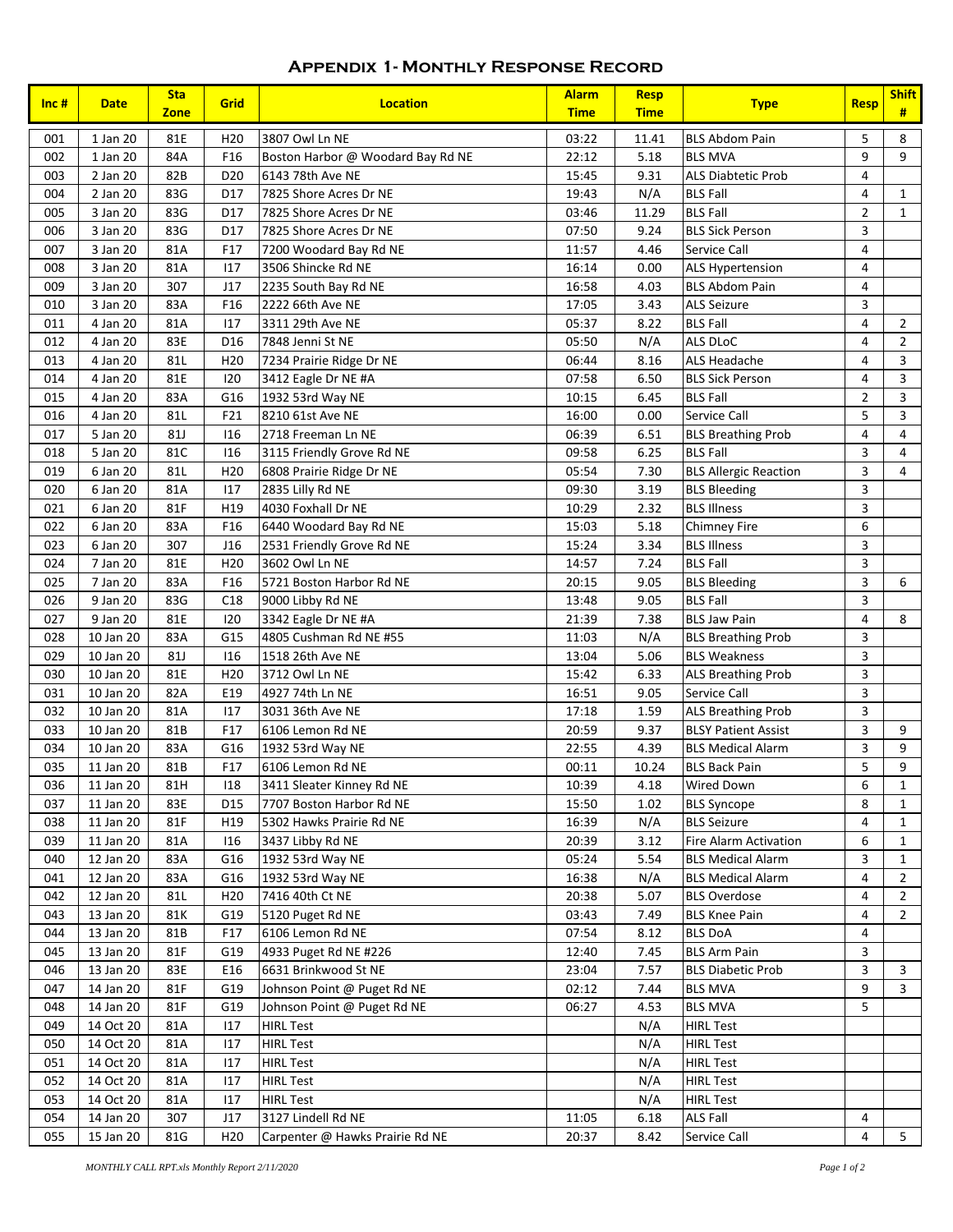## **Appendix 1- Monthly Response Record**

| Inc#       | <b>Date</b>            | <b>Sta</b><br><b>Zone</b> | Grid            | <b>Location</b>                              | <b>Alarm</b><br><b>Time</b> | <b>Resp</b><br><b>Time</b> | <b>Type</b>                    | <b>Resp</b>         | <b>Shift</b><br>#                |
|------------|------------------------|---------------------------|-----------------|----------------------------------------------|-----------------------------|----------------------------|--------------------------------|---------------------|----------------------------------|
| 056        | 15 Jan 20              | 83G                       | D <sub>16</sub> | 81st @ Evergreen Dr NE                       | 20:44                       | 10.56                      | <b>Wired Down</b>              | 4                   | 5                                |
| 057        | 15 Jan 20              | 81A                       | G17             | 4747 Shincke Rd NE                           | 22:11                       | 6.14                       | <b>ALS Dizziness</b>           | $\overline{4}$      | 5                                |
| 058        | 15 Jan 20              | 83G                       | D <sub>16</sub> | 2525 81st Ave NE                             | 23:17                       | N/A                        | Wired Down                     | 4                   | 5                                |
| 059        | 16 Jan 20              | 91E                       | H <sub>20</sub> | 6817 Falcon Way NE                           | 10:51                       | 7.05                       | <b>BLS MVA</b>                 | $\overline{7}$      |                                  |
| 060        | 17 Jan 20              | <b>81J</b>                | 115             | 1122 26th Ave NE                             | 12:48                       | N/A                        | <b>BLS Choking</b>             | 3                   |                                  |
| 061        | 17 Jan 20              | 83E                       | D16             | Jenni @ 81st Ave NE                          | 15:32                       | 7.55                       | <b>BLS MVA</b>                 | $\overline{7}$      |                                  |
| 062        | 17 Jan 20              | 83E                       | D16             | Jenni @ 81st Ave NE                          | 17:16                       | N/A                        | Service Call                   | $\mathbf 1$         |                                  |
| 063        | 17 Jan 20              | 81A                       | 116             | 3127 Libby Rd NE                             | 23:00                       | 6.21                       | <b>BLSY Patient Assist</b>     | 4                   | $\overline{7}$                   |
| 064        | 19 Jan 20              | 83G                       | C17             | 3416 Fishtrap Lp NE                          | 16:12                       | 14.07                      | <b>BLS Fall</b>                | 4                   | 9                                |
| 065        | 20 Jan 20              | 307                       | K17             | 503 Devoe St NE #B                           | 01:35                       | 8.07                       | <b>BLS Bleeding</b>            | 3                   | 9                                |
| 066        | 20 Jan 20              | 81H                       | 119             | 2930 Jorgenson Rd NE                         | 23:28                       | 6.16                       | <b>BLS Unk Med Prob</b>        | 4                   | $\mathbf{1}$                     |
| 067        | 21 Jan 20              | 83A                       | 115             | 3510 Boston Harbor Rd NE                     | 00:27                       | 5.56                       | Gas Leak Outside               | $\overline{7}$      | $\mathbf{1}$                     |
| 068        | 21 Jan 20              | 65A                       | Q21             | 8005 Incline Dr SE                           | 01:03                       | 15.12                      | Structure Fire (MA)            | 5                   | $\mathbf{1}$                     |
| 069        | 21 Jan 20              | 82A                       | D <sub>19</sub> | 7723 Hendershot St NE                        | 01:53                       | 8.55                       | <b>ALS Unconcious</b>          | 4                   | $\mathbf{1}$                     |
| 070        | 21 Jan 20              | 81A                       | 117             | 3119 South Bay Rd NE                         | 05:42                       | 3.03                       | <b>ALS Seizure</b>             | 4                   | $\mathbf{1}$                     |
| 071        | 21 Jan 20              | 81F                       | H19             | 5721 Arrow Ct NE                             | 10:39                       | 4.56                       | <b>BLS Sick Person</b>         | 3                   |                                  |
| 072        | 21 Jan 20              | 81A                       | 117             | 3031 36th Ave NE                             | 10:48                       | 6.49                       | <b>BLS Fall</b>                | 6                   |                                  |
| 073<br>074 | 21 Jan 20<br>21 Jan 20 | 81E                       | 120             | 6937 32nd Ct NE                              | 22:01                       | 11.03                      | Service Call                   | $\overline{4}$<br>4 | $\overline{2}$<br>$\overline{2}$ |
| 075        | 22 Jan 20              | 83A<br>81A                | G15<br>E18      | 4805 Cushman Rd NE #50<br>6714 Shincke Rd NE | 23:41<br>02:36              | 6.02<br>N/A                | <b>BLSY Fall</b><br>Assist L/E | 4                   | $\overline{2}$                   |
| 076        | 23 Jan 20              | 81A                       | 117             | 3415 36th Ave NE                             | 08:54                       | 2.46                       | <b>BLS Breathing Prob</b>      | 4                   |                                  |
| 077        | 23 Jan 20              | 81E                       | H <sub>20</sub> | 360-2 Owl Ln NE                              | 09:13                       | N/A                        | <b>Fire Alarm Activation</b>   | 3                   |                                  |
| 078        | 23 Jan 20              | 81A                       | 117             | 3210 South Bay Rd NE                         | 12:46                       | 2.35                       | <b>BLS Sick Person</b>         | 4                   |                                  |
| 079        | 23 Jan 20              | O <sub>1</sub> A          | K16             | 210 Bethel St NE #10                         | 15:04                       | 3.03                       | Structure Fire (MA)            | $\overline{4}$      |                                  |
| 080        | 24 Jan 20              | 82B                       | E20             | 76th @ Marvin Rd NE                          | 19:38                       | 17.54                      | Service Call                   | 4                   | 5                                |
| 081        | 25 Jan 20              | 81F                       | G19             | 4922 Puget Rd NE #57                         | 25:09                       | 15.23                      | <b>BLS Service Call</b>        | 4                   | 5                                |
| 082        | 25 Jan 20              | 83A                       | H16             | 1518 36th Ave NE                             | 12:49                       | 6.00                       | <b>BLS Sick Person</b>         | 4                   | 6                                |
| 083        | 26 Jan 20              | 81A                       | 117             | 3031 36th Ave NE                             | 03:00                       | 4.52                       | ALS Unresponsive               | 4                   | 6                                |
| 084        | 26 Jan 20              | 81A                       | 117             | 3031 36th Ave NE                             | 14:36                       | 4.57                       | <b>ALS Sick Person</b>         | 4                   | $\overline{7}$                   |
| 085        | 27 Jan 20              | 81L                       | G20             | 7147 Deerfield Park Dr NE                    | 08:58                       | 7.34                       | <b>ALS Chest Pains</b>         | 3                   |                                  |
| 086        | 28 Jan 20              | 81C                       | 117             | Libby @ 36th Ave NE                          | 07:08                       | 3.47                       | <b>BLS MVA</b>                 | 6                   |                                  |
| 087        | 28 Jan 20              | 81L                       | G20             | 7147 Deerfield Park Dr NE                    | 23:09                       | 11.45                      | <b>BLS Pain</b>                | 4                   | 9                                |
| 088        | 29 Jan 20              | 81E                       | 120             | 6937 32nd Ct NE                              | 11:27                       | 7.18                       | <b>BLS Sick Person</b>         | 3                   |                                  |
| 089        | 30 Jan 20              | 307                       | K17             | 1101 South Bay Rd NE                         | 17:36                       | N/A                        | <b>BLS MVA</b>                 | 3                   |                                  |
| 090        | 30 Jan 20              | 307                       | K17             | 1101 South Bay Rd NE                         | 18:02                       | 0.00                       | Service Call                   | 4                   | $\overline{2}$                   |
| 091        | 30 Jan 20              | 81L                       | G20             | 7147 Deerfield Park Dr NE                    | 19:43                       | 7.45                       | <b>BLS Hip Pain</b>            | 4                   | $\overline{2}$                   |
| 092        | 30 Jan 20              | 82A                       | F <sub>20</sub> | 6112 63rd Ave NE                             | 21:05                       | 9.12                       | <b>ALS Diabtetic Prob</b>      | 4                   | $\overline{2}$                   |
| 093        | 31 Jan 20              | 83A                       | H16             | 2305 46th Ave NE                             | 04:48                       | 5.29                       | <b>BLS Anxiety</b>             | 4                   | $\overline{2}$                   |
| 094        | 31 Jan 20              | 81L                       | G20             | 7147 Deerfield Park Dr NE                    | 08:37                       | 7.10                       | <b>BLS Leg Pain</b>            | 3                   |                                  |
| 095        | 31 Jan 20              | 81F                       | G19             | 4922 Puget Rd NE #802                        | 11:27                       | 9.49                       | <b>ALS Welfare Check</b>       | 3                   |                                  |
| 096        | 31 Jan 20              | O3E                       | J17             | 525 Lilly Rd NE                              | 14:21                       | 3.26                       | Structure Fire (MA)            | 4                   |                                  |
| 097        | 31 Jan 20              | 82C                       | F <sub>20</sub> | 6345 Marvin Rd NE                            | 19:04                       | 10.58                      | Wired Down                     | 4                   | 3                                |
| 098        | 31 Jan 20              | 83A                       | F <sub>16</sub> | 1830 Tellkamp Rd NE                          | 19:05                       | 9.53                       | Wired Down                     | 3                   | 3                                |
| 099        | 31 Jan 20              | 82A                       | C18             | 86th @ Fernwood St NE                        | 19:23                       | 18.26                      | Wired Down                     | 4                   | 3                                |
| 100        | 31 Jan 20              | 83G                       | D17             | Fishtrap @ Libby Rd NE                       | 19:27                       | 9.13                       | Wired Down                     | 3                   | $\overline{3}$                   |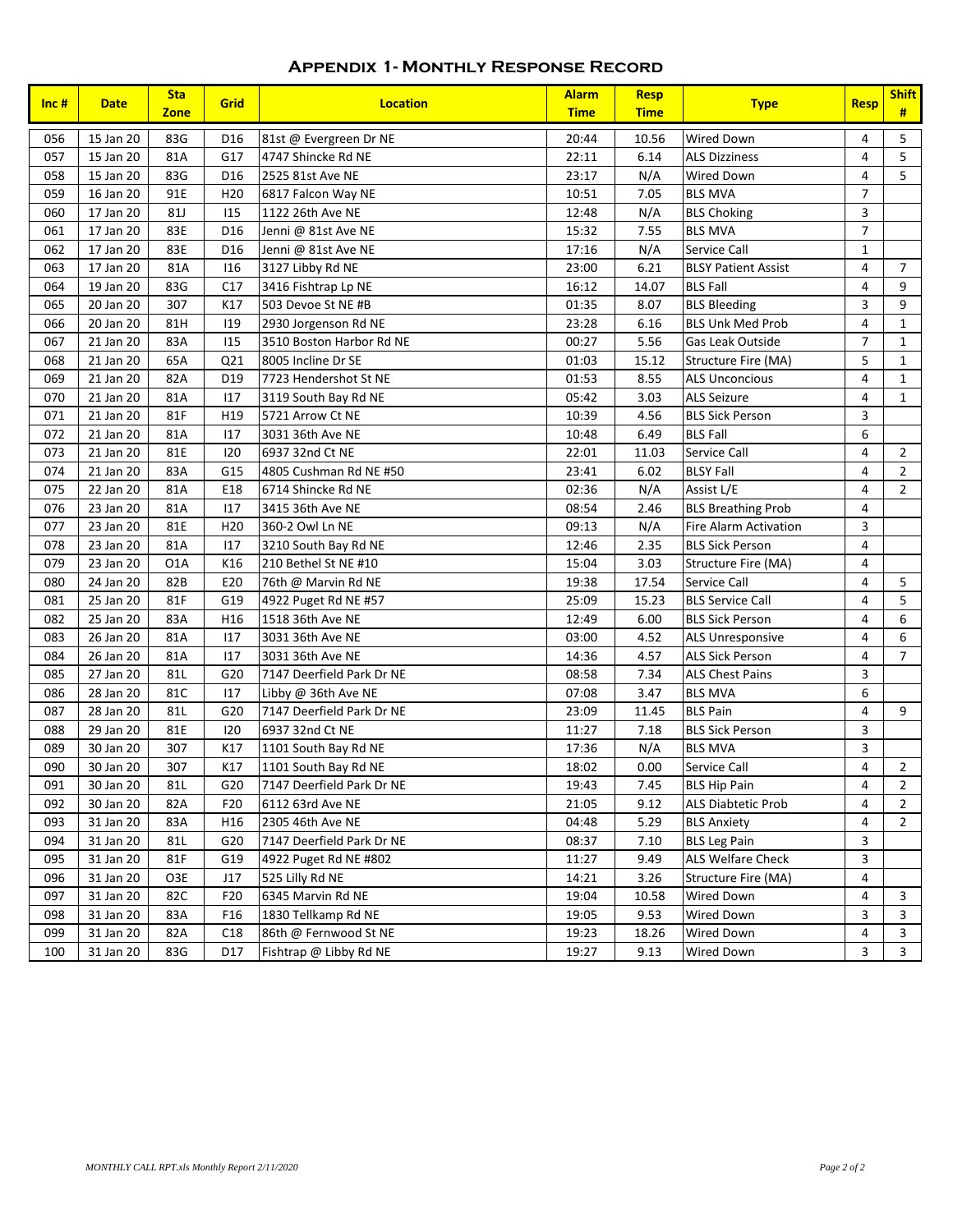## **Monthly Report Appendix 2: Volunteer Staffing Roster**

| <b>NAME</b>         | <b>RANK / STATUS</b> | SHIFT/<br><b>DATE</b>   | <b>NAME</b>          | <b>RANK / STATUS</b> | SHIFT/<br><b>DATE</b> |
|---------------------|----------------------|-------------------------|----------------------|----------------------|-----------------------|
| Armstrong, Walker   | <b>OSP</b>           |                         | Lee, Michael         | FF                   | 6                     |
| Bahr, Michaela      | LoA                  | 9/15/2019               | Leyva, Jennifer      | FF/EMT               | $\overline{7}$        |
| Bain, Tyler         | FF/EMT               | $\overline{2}$          | Leyva, Travis        | <b>EMT</b>           | 6                     |
| Beck, Jem           | Recruit              |                         | Lindwall, Desiree    | <b>EMT</b>           | $\overline{7}$        |
| Benson, Marikka     | <b>EMT</b>           | $\mathsf 3$             | Liukkonen, David     | FF/AO                | 6 & 8                 |
| Bigelow, Debra W    | Receptionist         |                         | Longmire, Damian     | <b>BC</b>            | 5 & 9                 |
| Bonser, William A   | EMT/FF/AO            | $\overline{2}$          | Lukens, Theia        | EMT                  |                       |
| Bourque, Mitch      | FF                   | $\overline{4}$          | Matunan, Claudette   | Recruit              |                       |
| Brandt, Robert      | FF                   | 5                       | McCann, Dustin       | FF/AO                | 4                     |
| Bushaw, Bladden M   | FF/EMT               | 5                       | McCosh, Devon        | FF/EMT               | 4                     |
| Carlton, Susan E    | Receptionist         |                         | Medina, Zachary      | <b>EMT</b>           |                       |
| Caron, Judy G       | Receptionist         |                         | Meyers, Raymond      | Recruit              |                       |
| Chapman, Cody R     | FF                   | $\overline{2}$          | Milligan, Nicholas   | FF                   | $\overline{2}$        |
| Chase, Solana       | Recruit              |                         | Mize, Art            | Chaplain             |                       |
| Clem, Christopher E | OSP                  |                         | Neal, Brandon        | <b>EMT</b>           |                       |
| Clemens, Jonathan   | <b>EMSO</b>          |                         | Nicolas May          | Recruit              |                       |
| Clowes, Darrel      | Lieutenant           |                         | Perry, Andrew        | FF/EMT               |                       |
| Cochran, Ann        | Receptionist         |                         | Petersen, Lisa Amber | FF                   | 9                     |
| Conklin, Amber      | $\mathsf{FF}% _{0}$  | 9                       | Poole, James         | FF/AO                | $\overline{7}$        |
| Dicke, Ben          | FF/AO                | 8                       | Powell, Shelby       | FF                   | $\mathbf{1}$          |
| Dixon, Robert       | Recruit              |                         | Prine, Don           | OSP                  |                       |
| Dodge, David        | Lieutenant           | 4                       | Robinette, Les       | BC                   | 4 & 7                 |
| Ermshar, Cassidy    | FF/EMT/AO            | $\overline{\mathbf{3}}$ | Roebuck, Tara A      | <b>EMT</b>           | $\mathbf{1}$          |
| Estrada, Diana      | FF/EMT               | $\mathbf{1}$            | Rollman, Wyatt       | FF                   | 3                     |
| Fakkema, Ryan J     | FF/EMT               | 3                       | Sachet, James        | <b>EMT</b>           | 5                     |
| Fass, Bonnie        | Receptionist         |                         | Sheller, Elliot      | FF/EMT               | $\overline{4}$        |
| Fletcher, Leslie    | Receptionist         |                         | Sherman, Jauni       | Recruit              |                       |
| Flynn, Angelina     | <b>EMT</b>           | 9                       | Sinclair, Sharon     | Receptionist         |                       |
| Freed, Richard      | FF                   | 9                       | Skorna, Zach         | Lieutenant           | $\overline{7}$        |
| Frost, Shane        | FF/AO                | 4                       | Smith, Kelli         | LoA                  | 12/10/2019            |
| Gagnon, Christopher | Recruit              |                         | Stenerson, lan       | FF/AO                | 3                     |
| Gettle, Eric James  | FF                   | $\overline{7}$          | Stewart, Christopher | FF/AO                | 5                     |
| Gill, Patricia Ann  | Receptionist         |                         | Sullivan, Amber      | FF/EMT               | 5                     |
| Gormley, Robert     | Lieutenant           | 9                       | Thies, Kyle          | Recruit              |                       |
| Hall, Derek         | Lieutenant           | 2,4,6                   | Thomas, Drew         | Recruit              |                       |
| Harn, Jakob         | FF                   | 8                       | Timmis, David        | <b>EMT</b>           | $\overline{4}$        |
| Hayes, Dale         | FF/EMT/AO            | 9                       | Toth, Terry          | FF/EMT               | 8                     |
| Henson, Ronald C    | Receptionist         |                         | Valdez, Christian    | Recruit              |                       |
| Iyall, Garrett      | Recruit              |                         | VanKirk, Nick        | FF/EMT               | 5                     |
| Johnson, Jacob      | EMT                  | $\overline{2}$          | Warfield, Tony       | Lieutenant           | $\mathbf{1}$          |
| Kraft, Bethany H    | FF/EMT               | 6                       | Williams, Tom        | FF/AO                | $\overline{2}$        |
| Kramer, Gavin       | $\mathsf{FF}% _{0}$  | 8                       | Youngs, John         | FF/EMT               | 9                     |
| Kubia, Cody         | Recruit              |                         | Zimmerman, Jacob     | FF                   | $\mathbf 1$           |
| Lacy, Ben           | FF/EMT/AO            | $\overline{2}$          | Zolman, Reagan       | <b>EMT</b>           | $\mathbf{1}$          |
| LaDue, Chris        | BC                   | 2 & 6                   | Zopolis, James P     | Receptionist         |                       |
| LaGra, Kimberly W   | LoA                  | 9/6/2019                | Zvirzdys, Joshua     | FF/EMT               | $\overline{7}$        |
| Lara, Leroy         | FF                   | 6                       | McLeod, Stephen      | Resigned             | 1/13/2020             |